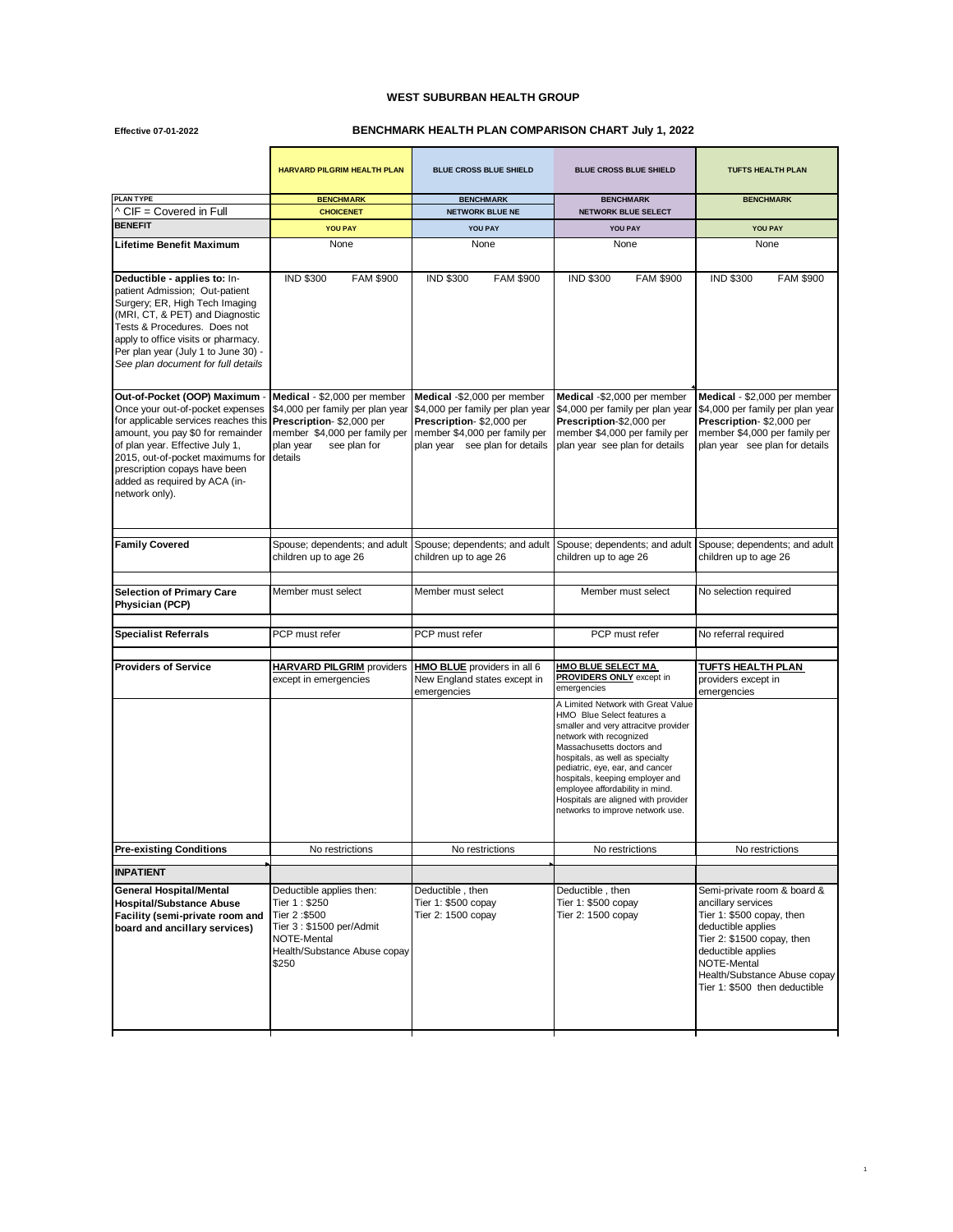|                                                                                                                          | <b>HARVARD PILGRIM HEALTH PLAN</b>                                                                                                                                            | <b>BLUE CROSS BLUE SHIELD</b>                                                                                                                                                 | <b>BLUE CROSS BLUE SHIELD</b>                                                                                                                                                 | <b>TUFTS HEALTH PLAN</b>                                                            |
|--------------------------------------------------------------------------------------------------------------------------|-------------------------------------------------------------------------------------------------------------------------------------------------------------------------------|-------------------------------------------------------------------------------------------------------------------------------------------------------------------------------|-------------------------------------------------------------------------------------------------------------------------------------------------------------------------------|-------------------------------------------------------------------------------------|
| <b>PLAN TYPE</b><br>^ CIF = Covered in Full                                                                              | <b>BENCHMARK</b><br><b>CHOICENET</b>                                                                                                                                          | <b>BENCHMARK</b><br><b>NETWORK BLUE NE</b>                                                                                                                                    | <b>BENCHMARK</b><br><b>NETWORK BLUE SELECT</b>                                                                                                                                | <b>BENCHMARK</b>                                                                    |
| <b>BENEFIT</b>                                                                                                           | <b>YOU PAY</b>                                                                                                                                                                | YOU PAY                                                                                                                                                                       | YOU PAY                                                                                                                                                                       | <b>YOU PAY</b>                                                                      |
| <b>Physician Services</b>                                                                                                | Nothing                                                                                                                                                                       | Nothing                                                                                                                                                                       | Nothing                                                                                                                                                                       | Nothing                                                                             |
| <b>Skilled Nursing Facility</b>                                                                                          | Deductible applies, then 20%<br>Coinsurance - Limited to 100<br>days per Plan Year                                                                                            | Deductible, then covered in full<br>up to 100 days                                                                                                                            | Deductible, then covered in full<br>up to 100 days                                                                                                                            | Covered in Full after<br>Deductible, up to 100 days per<br>plan year                |
| Newborn Well Baby Care<br>(Inpatient)                                                                                    | Nothing                                                                                                                                                                       | Nothing                                                                                                                                                                       | Nothing                                                                                                                                                                       | Nothing                                                                             |
| <b>OUTPATIENT</b>                                                                                                        |                                                                                                                                                                               |                                                                                                                                                                               |                                                                                                                                                                               |                                                                                     |
| <b>Emergency Room Visits for</b><br><b>Emergency or Accident Care</b>                                                    | Deductible applies, then \$100<br>Copay per visit. Copay is<br>waived if admitted to the<br>hospital directly from the<br>emergency room, then<br>Inpatient copay would apply | Deductible applies, then \$100<br>Copay per visit. Copay is<br>waived if admitted to the<br>hospital directly from the<br>emergency room, then<br>Inpatient copay would apply | Deductible applies, then \$100<br>Copay per visit. Copay is<br>waived if admitted to the<br>hospital directly from the<br>emergency room, then<br>Inpatient copay would apply | \$100 copay, then deductible<br>applies<br>(Inpatient copay applies if<br>admitted) |
| Outpatient Surgery in a Day<br><b>Surgery facility or Hospital</b>                                                       | Deductible applies, then \$250<br>copay per visit                                                                                                                             | Deductible applies, then \$250<br>copay per visit                                                                                                                             | Deductible applies, then \$250<br>copay per visit                                                                                                                             | \$250 copay per outpatient<br>surgery, then deductible                              |
| CT, MRI and Pet Scans                                                                                                    | Deductible applies, then \$100<br>Copay per procedure                                                                                                                         | Deductible, then \$100 copay<br>(scheduled outpatient)                                                                                                                        | Deductible, then \$100 copay<br>(scheduled outpatient)                                                                                                                        | \$100 copay, then Deductible                                                        |
| Hemodialysis                                                                                                             | Non - hospital based -<br>Deductible applies, then no<br>charge<br>Hospital based - See Inpatient                                                                             | Deductible, then CIF^                                                                                                                                                         | Deductible, then CIF^                                                                                                                                                         | Deductible, then CIF^                                                               |
| <b>Physical Therapy</b>                                                                                                  | Copay: \$20 per visit - Limited<br>to 30 visits per plan year                                                                                                                 | \$20 copay; up to 60 visits per<br>calendar year (Unlimited for<br>autism)                                                                                                    | \$20 copay; up to 60 visits per<br>calendar year (Unlimited for<br>autism)                                                                                                    | Speech and short-term PT/OT<br>\$20 copay per visit; 30 visits<br>per plan year     |
| <b>Office Visits Primary Care</b>                                                                                        | \$20 copay per visit                                                                                                                                                          | \$20 copay                                                                                                                                                                    | \$20 copay                                                                                                                                                                    | \$20 copay per visit                                                                |
| Physician<br>Preventive OV - PCP                                                                                         | Nothing                                                                                                                                                                       | Nothing                                                                                                                                                                       | Nothing                                                                                                                                                                       | Nothing                                                                             |
| <b>Medical Care/Mental Health</b><br><b>Care/Substance Abuse Care</b><br>(Mental Health copays excluded<br>from OOP max) | \$20 copay per visit                                                                                                                                                          | \$20 per visit                                                                                                                                                                | \$20 copay per visit                                                                                                                                                          | \$20 copay per visit                                                                |
| <b>Office Visits Specialist</b>                                                                                          | Tier 1:<br>\$30 copay per visit<br>\$60 copay per visit<br>Tier 2:<br>\$90 copay per visit<br>Tier 3:                                                                         | \$60 copay per visit                                                                                                                                                          | \$60 copay per visit                                                                                                                                                          | \$60 copay per visit                                                                |
| OB/GYN                                                                                                                   | \$20 copay per visit                                                                                                                                                          | \$20 copay per visit                                                                                                                                                          | \$20 copay per visit                                                                                                                                                          | \$20 copay per visit                                                                |
| <b>GYN-Preventive Office visit</b>                                                                                       | Nothing                                                                                                                                                                       | Nothing                                                                                                                                                                       | Nothing                                                                                                                                                                       | Nothing                                                                             |
| Diagnostic X-ray and Lab                                                                                                 | Deductible, then CIF^                                                                                                                                                         | Deductible, then CIF^                                                                                                                                                         | Deductible, then CIF^                                                                                                                                                         | Deductible, then CIF^                                                               |
| <b>Routine Vision Exam</b>                                                                                               | \$0 copay - 1 every 2 years                                                                                                                                                   | \$0 copay; one visit every 12<br>months                                                                                                                                       | \$0 copay per visit; one visit<br>every 12 months                                                                                                                             | \$20 copay per visit; one visit<br>per plan year                                    |
|                                                                                                                          |                                                                                                                                                                               |                                                                                                                                                                               |                                                                                                                                                                               | Eyewear discounts available at<br>participating providers                           |
| Pre-Admission Testing -                                                                                                  | Deductible, then CIF^                                                                                                                                                         | Deductible, then CIF^                                                                                                                                                         | Deductible, then CIF^                                                                                                                                                         | Deductible, then CIF^                                                               |
| <b>Maternity Care visits</b>                                                                                             | Nothing                                                                                                                                                                       | Nothing                                                                                                                                                                       | Nothing                                                                                                                                                                       | Routine is CIF, non routine<br>subject to deductible                                |
|                                                                                                                          |                                                                                                                                                                               |                                                                                                                                                                               |                                                                                                                                                                               |                                                                                     |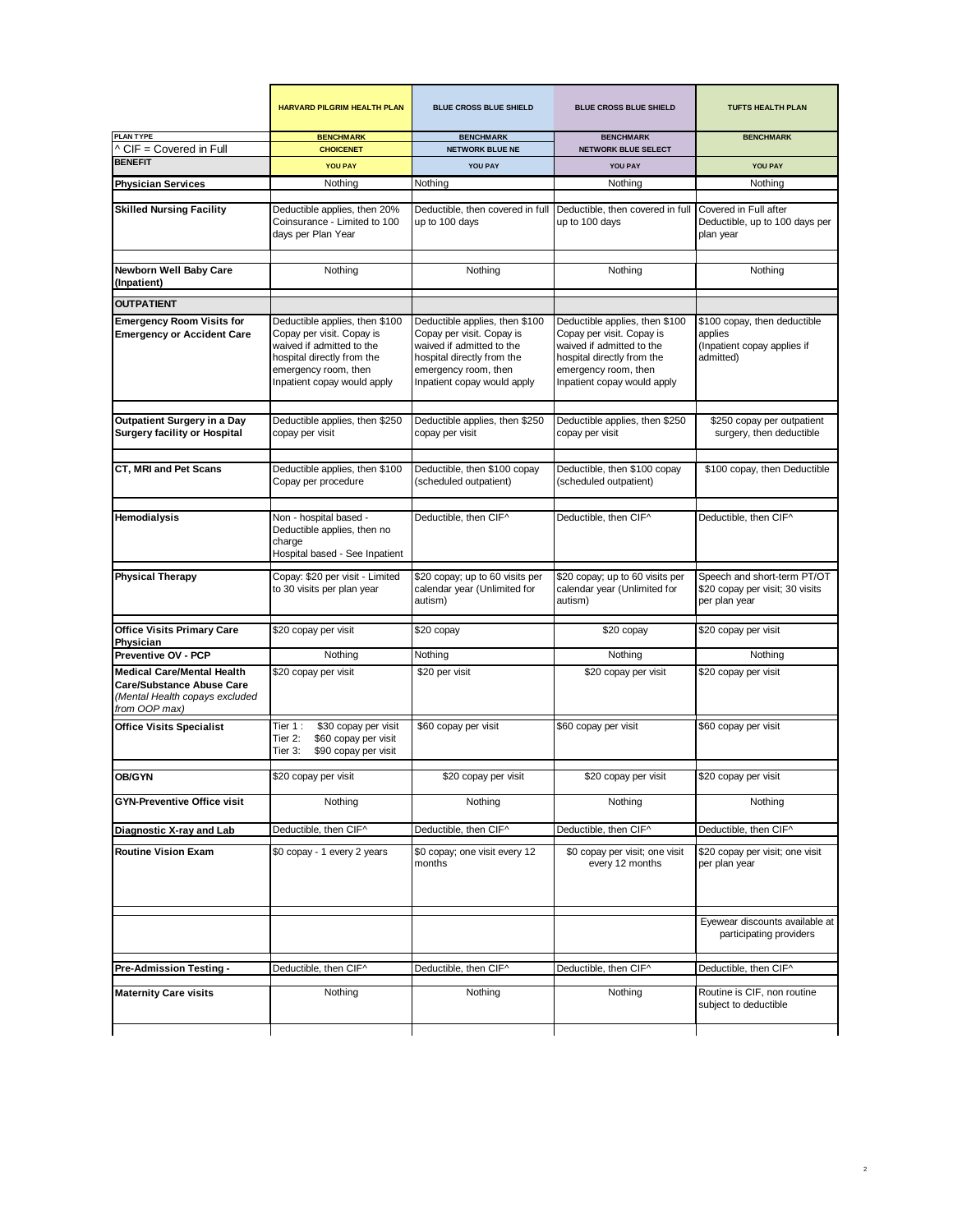|                                             | <b>HARVARD PILGRIM HEALTH PLAN</b>                                                                                                                                                                                                                                                                                                                           | <b>BLUE CROSS BLUE SHIELD</b>                                                                                                                                                                                                                                                                                                                                                                  | <b>BLUE CROSS BLUE SHIELD</b>                                                                                                                                                                                                                                                                                                                                                                  | <b>TUFTS HEALTH PLAN</b>                                                                                                                                                                                                                                                                                                                                                                                                                |
|---------------------------------------------|--------------------------------------------------------------------------------------------------------------------------------------------------------------------------------------------------------------------------------------------------------------------------------------------------------------------------------------------------------------|------------------------------------------------------------------------------------------------------------------------------------------------------------------------------------------------------------------------------------------------------------------------------------------------------------------------------------------------------------------------------------------------|------------------------------------------------------------------------------------------------------------------------------------------------------------------------------------------------------------------------------------------------------------------------------------------------------------------------------------------------------------------------------------------------|-----------------------------------------------------------------------------------------------------------------------------------------------------------------------------------------------------------------------------------------------------------------------------------------------------------------------------------------------------------------------------------------------------------------------------------------|
| <b>PLAN TYPE</b><br>^ CIF = Covered in Full | <b>BENCHMARK</b><br><b>CHOICENET</b>                                                                                                                                                                                                                                                                                                                         | <b>BENCHMARK</b><br><b>NETWORK BLUE NE</b>                                                                                                                                                                                                                                                                                                                                                     | <b>BENCHMARK</b>                                                                                                                                                                                                                                                                                                                                                                               | <b>BENCHMARK</b>                                                                                                                                                                                                                                                                                                                                                                                                                        |
| <b>BENEFIT</b>                              | <b>YOU PAY</b>                                                                                                                                                                                                                                                                                                                                               | YOU PAY                                                                                                                                                                                                                                                                                                                                                                                        | <b>NETWORK BLUE SELECT</b><br>YOU PAY                                                                                                                                                                                                                                                                                                                                                          | YOU PAY                                                                                                                                                                                                                                                                                                                                                                                                                                 |
|                                             |                                                                                                                                                                                                                                                                                                                                                              |                                                                                                                                                                                                                                                                                                                                                                                                |                                                                                                                                                                                                                                                                                                                                                                                                |                                                                                                                                                                                                                                                                                                                                                                                                                                         |
| <b>Dental Services</b>                      | Children up to age 13 -<br>Preventative dental when<br>authorized by PCP;<br>up to two exams per calendar<br>year, including cleaning,<br>fluoride treatment and x-rays.<br>Initial emergency treatment<br>(within 72 hours of injury)<br>necessary to repair oral<br>injuries.<br>Extraction of impacted teeth.                                             | Children under age 12:<br>Preventive dental one exam<br>every six months., incl.<br>Cleaning, fluoride treatment<br>and x-rays.<br>All members: Extraction of<br>impacted teeth imbedded in the<br>bone. Facility charges ONLY<br>when a serious medical<br>condition that requires<br>admittance to a network<br>hospital as inpatient in order for<br>dental care to be safely<br>performed. | Children under age 12:<br>Preventive dental one exam<br>every six months., incl.<br>Cleaning, fluoride treatment<br>and x-rays.<br>All members: Extraction of<br>impacted teeth imbedded in the<br>bone. Facility charges ONLY<br>when a serious medical<br>condition that requires<br>admittance to a network<br>hospital as inpatient in order for<br>dental care to be safely<br>performed. | Children under age 12;<br>Preventative dental, periodic<br>oral exam, cleaning, fluoride<br>treatment once every six<br>months. X-rays: Full mouth<br>once every five years, bitewing<br>x-rays once every six months,<br>and periapicals as needed.<br>MUST use participating dentist.<br>Emergency Services -<br>LIMITED<br>TO X RAYS AND<br><b>EMERGENCY ORAL</b><br><b>SURGERY</b><br>ER or OFFICE VISIT COPAY<br><b>WILL APPLY</b> |
| <b>OTHER FEATURES</b>                       |                                                                                                                                                                                                                                                                                                                                                              |                                                                                                                                                                                                                                                                                                                                                                                                |                                                                                                                                                                                                                                                                                                                                                                                                |                                                                                                                                                                                                                                                                                                                                                                                                                                         |
| <b>Private Duty Nursing</b>                 | Nothing when medically<br>necessary                                                                                                                                                                                                                                                                                                                          | Nothing when medically<br>necessary                                                                                                                                                                                                                                                                                                                                                            | Nothing when medically<br>necessary                                                                                                                                                                                                                                                                                                                                                            | Not a covered benefit                                                                                                                                                                                                                                                                                                                                                                                                                   |
| (only when medically necessary)             |                                                                                                                                                                                                                                                                                                                                                              |                                                                                                                                                                                                                                                                                                                                                                                                |                                                                                                                                                                                                                                                                                                                                                                                                |                                                                                                                                                                                                                                                                                                                                                                                                                                         |
| <b>Home Health Care</b>                     | Member cost sharing depends<br>on types of services provided<br>and tier placement of provider<br>rendering dervices, as listed in<br>the Schedule of Benefits. For<br>example, for services provided<br>by a physician, see "physician<br>and Other Professional Office<br>Visits." For inpatient hospital<br>care, see "Hospital - Inpatient<br>Services." | Deductible, then CIF^                                                                                                                                                                                                                                                                                                                                                                          | Deductible, then CIF^                                                                                                                                                                                                                                                                                                                                                                          | Deductible, then CIF^                                                                                                                                                                                                                                                                                                                                                                                                                   |
| <b>Hospice Care</b>                         | Same as Home Health Care                                                                                                                                                                                                                                                                                                                                     | Deductible, then CIF^                                                                                                                                                                                                                                                                                                                                                                          | Deductible, then CIF^                                                                                                                                                                                                                                                                                                                                                                          | Deductible, then CIF^                                                                                                                                                                                                                                                                                                                                                                                                                   |
| <b>Durable Medical Equipment</b>            | Deductible, then CIF^                                                                                                                                                                                                                                                                                                                                        | Deductible, then 20%<br>coinsurance                                                                                                                                                                                                                                                                                                                                                            | Deductible, then 20%<br>coinsurance                                                                                                                                                                                                                                                                                                                                                            | Covered in Full                                                                                                                                                                                                                                                                                                                                                                                                                         |
| Ambulance                                   | Nothing when medically                                                                                                                                                                                                                                                                                                                                       | Deductible then covered in full                                                                                                                                                                                                                                                                                                                                                                | Deductible then covered in full                                                                                                                                                                                                                                                                                                                                                                | Covered in full when medically                                                                                                                                                                                                                                                                                                                                                                                                          |
|                                             | necessary                                                                                                                                                                                                                                                                                                                                                    |                                                                                                                                                                                                                                                                                                                                                                                                |                                                                                                                                                                                                                                                                                                                                                                                                | necessary                                                                                                                                                                                                                                                                                                                                                                                                                               |
| <b>Radiation Therapy</b>                    | Deductible, then CIF^                                                                                                                                                                                                                                                                                                                                        | Deductible, then CIF^                                                                                                                                                                                                                                                                                                                                                                          | Deductible, then CIF^                                                                                                                                                                                                                                                                                                                                                                          | Deductible, then CIF^                                                                                                                                                                                                                                                                                                                                                                                                                   |
| Chemotherapy                                | Deductible, then CIF^                                                                                                                                                                                                                                                                                                                                        | Deductible, then CIF^                                                                                                                                                                                                                                                                                                                                                                          | Deductible, then CIF^                                                                                                                                                                                                                                                                                                                                                                          | Deductible, then CIF^                                                                                                                                                                                                                                                                                                                                                                                                                   |
|                                             |                                                                                                                                                                                                                                                                                                                                                              |                                                                                                                                                                                                                                                                                                                                                                                                |                                                                                                                                                                                                                                                                                                                                                                                                |                                                                                                                                                                                                                                                                                                                                                                                                                                         |
| <b>Chiropractor Visits</b>                  | \$20 copay, 20 visits per plan<br>year                                                                                                                                                                                                                                                                                                                       | \$20 copay per visit.<br>12<br>visits maximum per calendar<br>year                                                                                                                                                                                                                                                                                                                             | \$20 copay per visit; up to 12<br>visits per plan year.                                                                                                                                                                                                                                                                                                                                        | \$20 copay per visit; up to 12<br>visits per plan year                                                                                                                                                                                                                                                                                                                                                                                  |
| Acupuncture                                 | \$30 copay, 12 visits per plan<br>year                                                                                                                                                                                                                                                                                                                       | \$60 copay, 12 visits per plan<br>year                                                                                                                                                                                                                                                                                                                                                         | \$60 copay, 12 visits per plan<br>year                                                                                                                                                                                                                                                                                                                                                         | \$20 copay, unlimited visits                                                                                                                                                                                                                                                                                                                                                                                                            |
| <b>Prescription Drugs</b>                   | <b>Retail Pharmacy:</b>                                                                                                                                                                                                                                                                                                                                      | Retail Pharmacy:                                                                                                                                                                                                                                                                                                                                                                               | Retail Pharmacy:                                                                                                                                                                                                                                                                                                                                                                               | <b>Retail Pharmacy:</b>                                                                                                                                                                                                                                                                                                                                                                                                                 |
| (Inpatient drugs paid in full)              | Tier 1: \$10.00 copay                                                                                                                                                                                                                                                                                                                                        | Tier 1: \$10.00 copay                                                                                                                                                                                                                                                                                                                                                                          | Tier 1: \$10.00 copay                                                                                                                                                                                                                                                                                                                                                                          | Tier 1: \$10.00 copay                                                                                                                                                                                                                                                                                                                                                                                                                   |
|                                             | Tier 2: \$30.00 copay                                                                                                                                                                                                                                                                                                                                        | Tier 2: \$30.00 copay                                                                                                                                                                                                                                                                                                                                                                          | Tier 2: \$30.00 copay                                                                                                                                                                                                                                                                                                                                                                          | Tier 2: \$30.00 copay                                                                                                                                                                                                                                                                                                                                                                                                                   |
|                                             | Tier 3: \$65.00 copay<br>(up to a 30-day supply)                                                                                                                                                                                                                                                                                                             | Tier 3: \$65,00 copay<br>(up to a 30-day supply)                                                                                                                                                                                                                                                                                                                                               | Tier 3: \$65.00 copay<br>(up to a 30-day supply)                                                                                                                                                                                                                                                                                                                                               | Tier 3: \$65.00 copay<br>(up to a 30-day supply)                                                                                                                                                                                                                                                                                                                                                                                        |
|                                             | Mail Order: (90 day supply)                                                                                                                                                                                                                                                                                                                                  | Mail Order: (90 day supply)                                                                                                                                                                                                                                                                                                                                                                    | Mail Order: (90 day supply)                                                                                                                                                                                                                                                                                                                                                                    | Mail Order: (90 day supply)                                                                                                                                                                                                                                                                                                                                                                                                             |
|                                             | Tier 1: \$25.00 copay                                                                                                                                                                                                                                                                                                                                        | Tier 1: \$25.00 copay                                                                                                                                                                                                                                                                                                                                                                          | Tier 1: \$25.00 copay                                                                                                                                                                                                                                                                                                                                                                          | Tier 1: \$25.00 copay                                                                                                                                                                                                                                                                                                                                                                                                                   |
|                                             | Tier 2: \$75.00 copay                                                                                                                                                                                                                                                                                                                                        | Tier 2: \$75.00 copay                                                                                                                                                                                                                                                                                                                                                                          | Tier 2: \$75.00 copay                                                                                                                                                                                                                                                                                                                                                                          | Tier 2: \$75.00 copay<br>Tier 3: \$165.00 copay                                                                                                                                                                                                                                                                                                                                                                                         |
|                                             | Tier 3: \$165.00 copay                                                                                                                                                                                                                                                                                                                                       | Tier 3: \$165.00 copay                                                                                                                                                                                                                                                                                                                                                                         | Tier 3: \$165.00 copay                                                                                                                                                                                                                                                                                                                                                                         |                                                                                                                                                                                                                                                                                                                                                                                                                                         |
|                                             |                                                                                                                                                                                                                                                                                                                                                              |                                                                                                                                                                                                                                                                                                                                                                                                |                                                                                                                                                                                                                                                                                                                                                                                                |                                                                                                                                                                                                                                                                                                                                                                                                                                         |

3